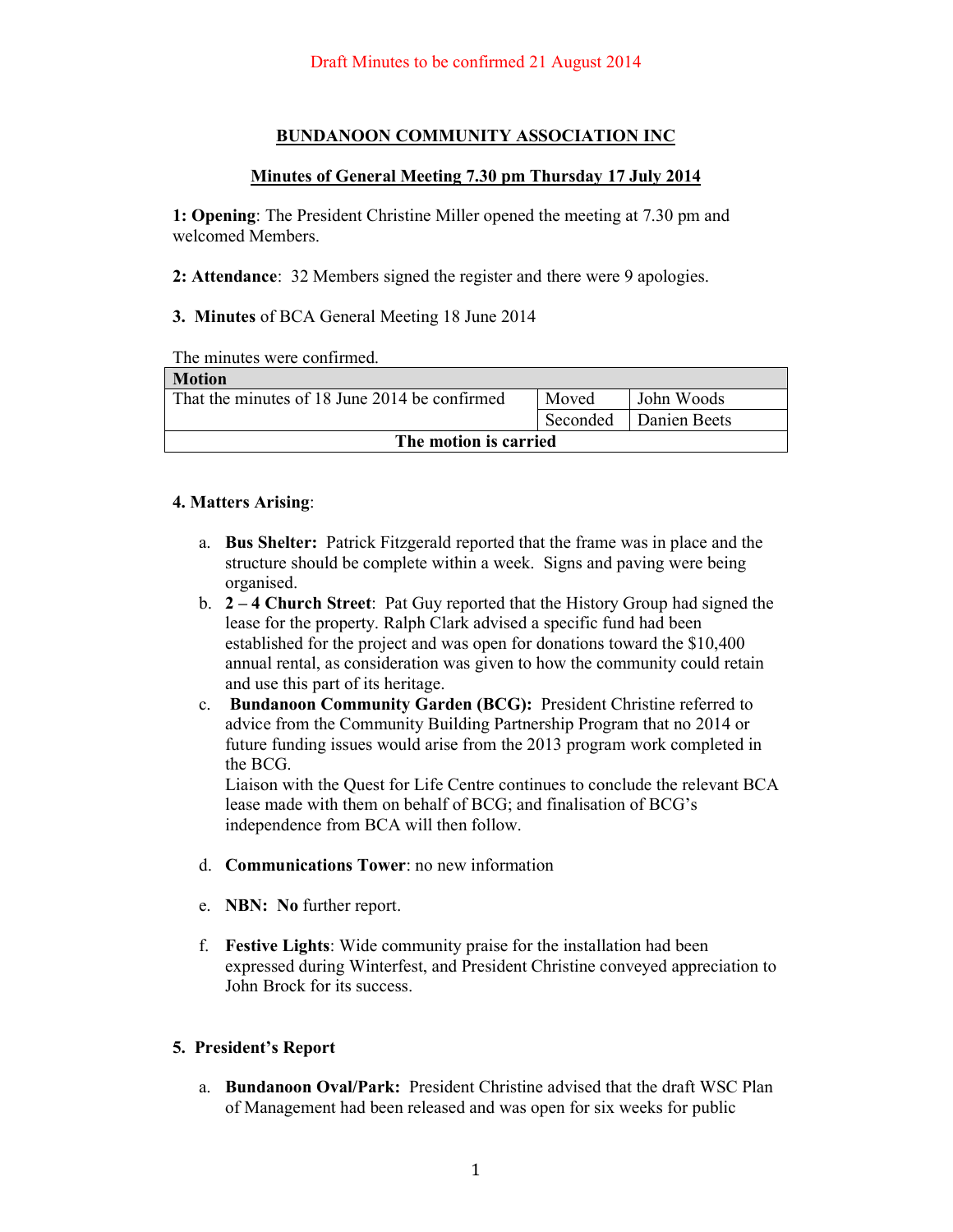submissions. The draft will be available on the WSC and BCA websites, in the Civic Centre and in the Library. Given the range of community ambitions for the use of the area under consideration, the Committee will formulate a BCA position; and members and community groups are encouraged to make their own submissions

- b. **Bundanoon Railway Station**: A submission has gone to ARTC to press for a safer and more accessible upgrade to the pedestrian crossing.
- **c. Winterfest**: President Christine congratulated Lisa Stuart and the Winterfest Committee on the success of the 2014 event. The new magpie mascots had been widely commended.

President Christine shared with the meeting the success of the magpie display units (mascots) at Winterfest and asked that the meeting consider the motion that follows.

| <b>Motion</b>                                     |          |                   |  |
|---------------------------------------------------|----------|-------------------|--|
| That BCA cover any shortfall between the final    | Moved    | Lisa Stuart       |  |
| cost of the magpie display units and grant monies | Seconded | <b>Pam Davies</b> |  |
| received from WSC Community Grants Scheme.        |          |                   |  |
| The motion is carried                             |          |                   |  |

d. **JGC:** While no-one with MYOB expertise has yet been found, it is encouraging that new members have joined the Sub-Committee.

# **6. Treasurer's Report**

Sandra Nicholls tabled the Balance Sheet for June 2014 and explained that the significant monthly deficit was due to low income during the winter period and seasonal and annual commitments which were due at the same time.

| <b>Motion</b>                                |       |                           |  |
|----------------------------------------------|-------|---------------------------|--|
| That BCA the Treasurer's Report be accepted. | Moved | <b>Harvey Grennan</b>     |  |
|                                              |       | Seconded   Kerry Goulding |  |
| The motion is carried                        |       |                           |  |

**Draft Financial Summary Sheet:** President Christine introduced a proposed 2 page draft outline of BCA's monthly financial position (BCA Financial Summary Sheet), which could assist understanding and awareness at the General Meetings about the financial area of BCA from the previous month and year-to-date without having to go through the Balance Sheet in detail. (When finalised this material would also be available following a GM, on request.) The Secretary, Vice President and the President have worked on the draft proposal, and Danien Beets (VP) explained that while the full Balance Sheet would always be available at the General Meetings, it is anticipated that the Financial Summary Sheet would help to clarify its essential components. In addition it would help to keep track of funds reserved for longer-term projects. Precise categories into which detailed expenditure would be grouped would need to be further refined and a meeting with the BCA Accountant is scheduled to discuss this. In addition, a system to achieve this with a minimum of manual sorting b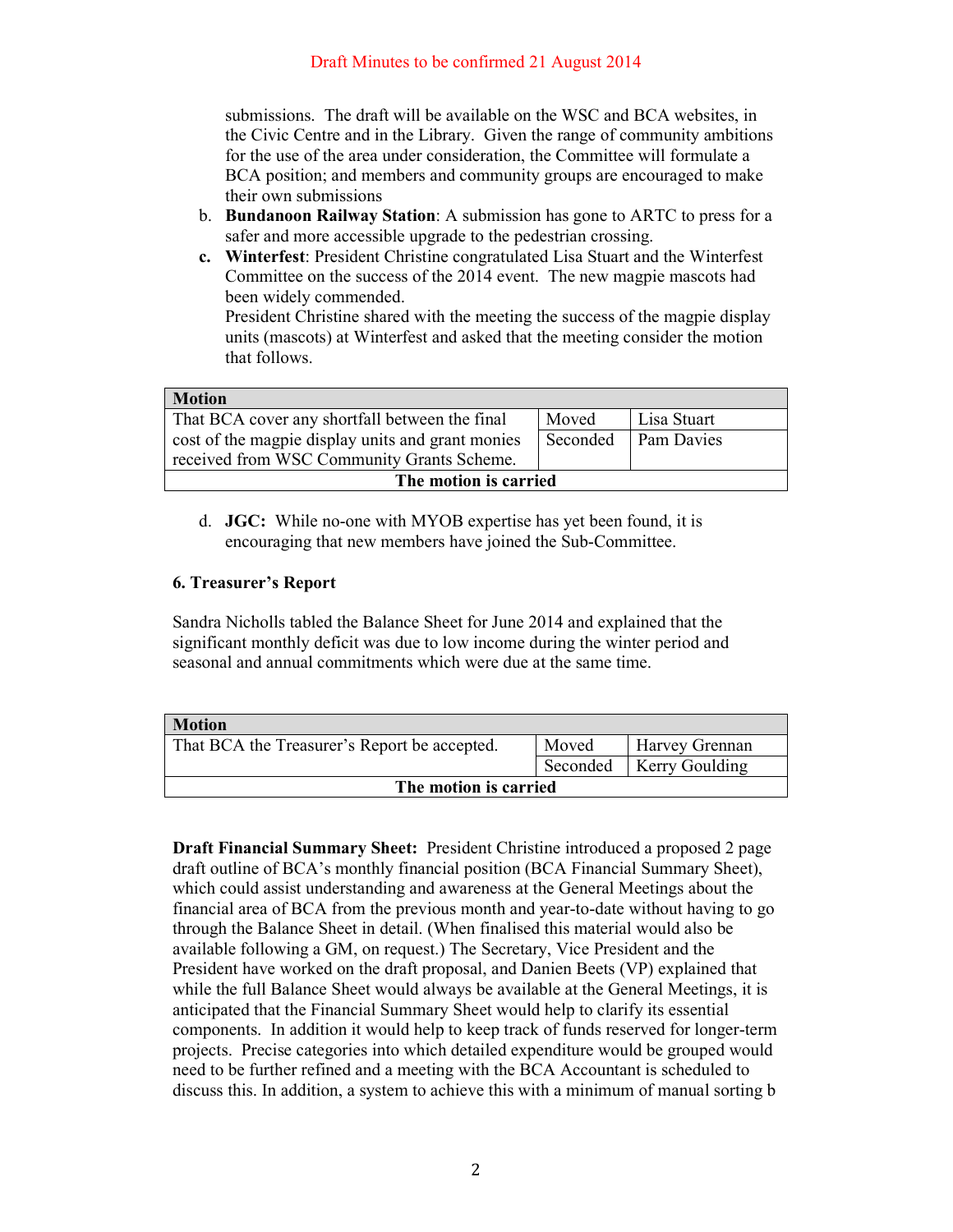is essential. Ralph Clark suggested using Debt and Liability columns rather than a single transaction outcome column.

Members welcomed the planned report, and Sandra and Danien were encouraged to complete its development so it could be available at each meeting.

### **7. Correspondence**

Tabled as follows, including:

- IN: WSC on a Planning Meeting for the Kangaroo March in 2015 Community Building Partnership program on BCG funding
- OUT: WSC on proposed traffic changes in Phillip Street ARTC on improvements to the Railway Pedestrian Crossing

### **8. Membership**

Ann McCarter's report showed an increase to 484.

### **9: Bundanoon Sesquicentenary**

Christine Janssen (Convenor) drew attention to the likelihood of using the Boronia and Magpie as flora and fauna symbols for Bundanoon's  $150<sup>th</sup>$  year; the casuarina tree-planting program; and the need for community involvement in local arrangements for the Kangaroo March. The Sub-Committee was looking for competition ideas for the year, and was pleased with the high level of interest shown at the School. The community-wide meeting at 3.30 p.m. on 27 July was seen as most important in keeping as many people as possible in touch with all the plans for 2015.

President Christine said it was hoped to demonstrate at the meeting the interactive calendar being developed for Bundanoon events. She noted as possible 2015 projects the rejuvenation of Leaver Park and improvement at the Bundanoon Park gates. Lisa Stuart's concern that care be taken to avoid overuse of the magpie symbol developed for Winterfest was recognised.

# **10: Highlights:**

President Christine commented on the success of Winterfest, and the continuing high quality of the Arts Bundanoon programs.

#### **11: Sub-Committee Reports**:

Written reports from most Sub-Committees were tabled, and Patrick Brennan reported on the very well received Melting Pot Theatre event on the preceding Sunday.

#### **12: General Business**

**Kangaroo March:** Lee Borradale reported that the RSL had been making preliminary arrangements, and would liaise with the 2015 Committee as details of what was needed became clearer.